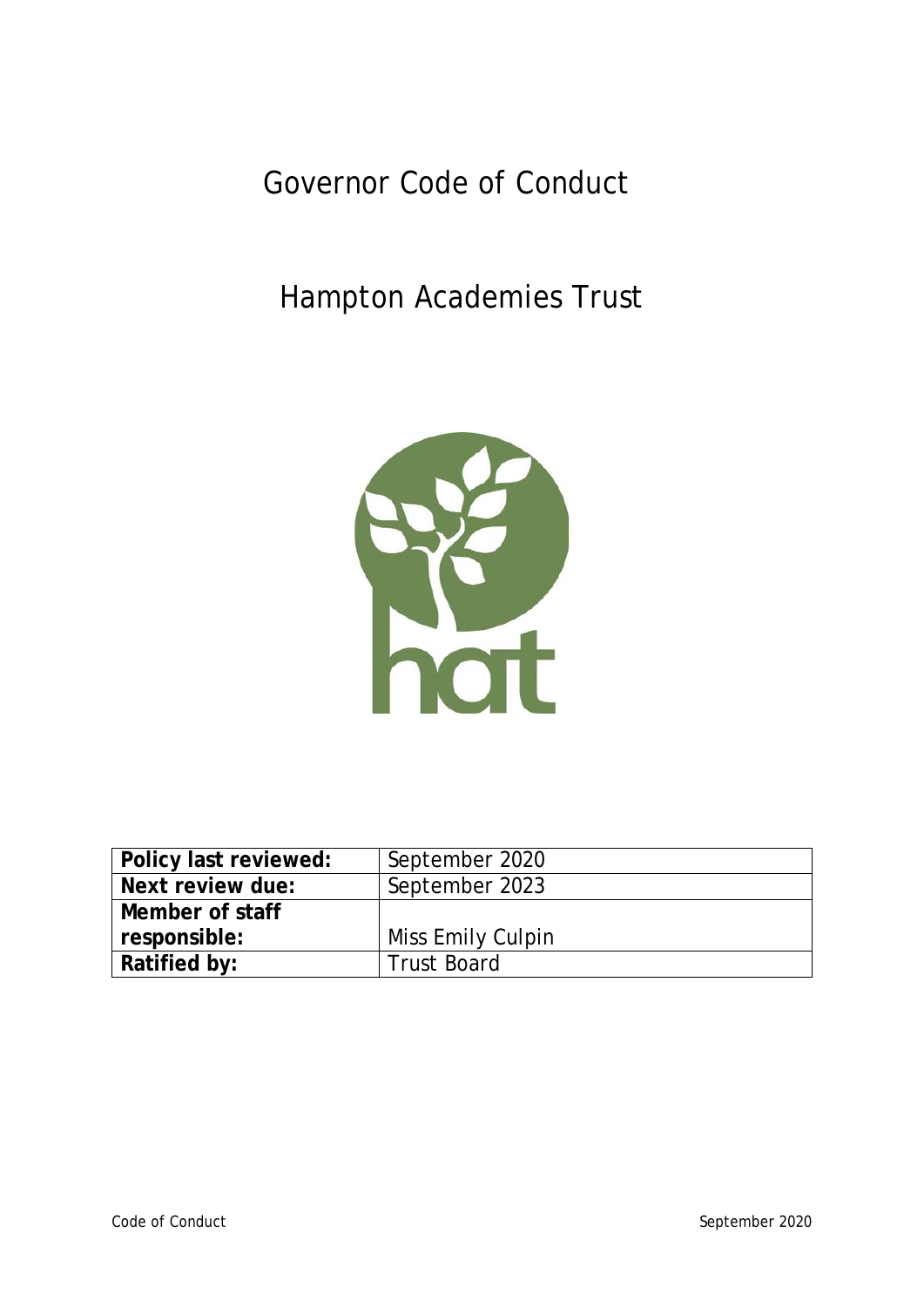# **Code of Conduct**

This code sets out the expectations on and commitment required from school Governors, Trustees and Trust Members in order for the governing body to properly carry out its work within the schools and the community.

**This Code should be read in conjunction with the articles of association and agreed scheme of delegation.** 

## **Members have the following strategic functions:**

Establishing the strategic direction, by:

- $\triangleright$  Setting and ensuring clarity of vision, values, and objectives for the school(s)/trust
- $\triangleright$  Agreeing the school improvement strategy with priorities and targets
- $\triangleright$  Meeting statutory duties
- $\triangleright$  Adopting the compliance polices and processes ratified by Trustees

### **Members and Trustees work together and have the following functions:**

Ensuring accountability, by:

- $\triangleright$  Meeting statutory duties
- $\triangleright$  Appointing the lead executive/headteacher (where delegated)
- $\triangleright$  Monitoring the educational performance of the school/s and progress towards agreed targets
- $\triangleright$  Performance managing the lead executive/headteacher (where delegated)
- $\triangleright$  Engaging with stakeholders
- $\triangleright$  Contributing to school self-evaluation
- $\triangleright$  Ensure senior leaders have arranged for the required audits to be carried out and receiving the results of those audits
- $\triangleright$  Ensure senior leaders have developed the required policies and procedures and the school is operating effectively according to those policies

Overseeing financial performance, by:

- $\triangleright$  Setting the budget
- $\triangleright$  Monitoring spending against the budget
- $\triangleright$  Ensuring money is well spent and value for money is obtained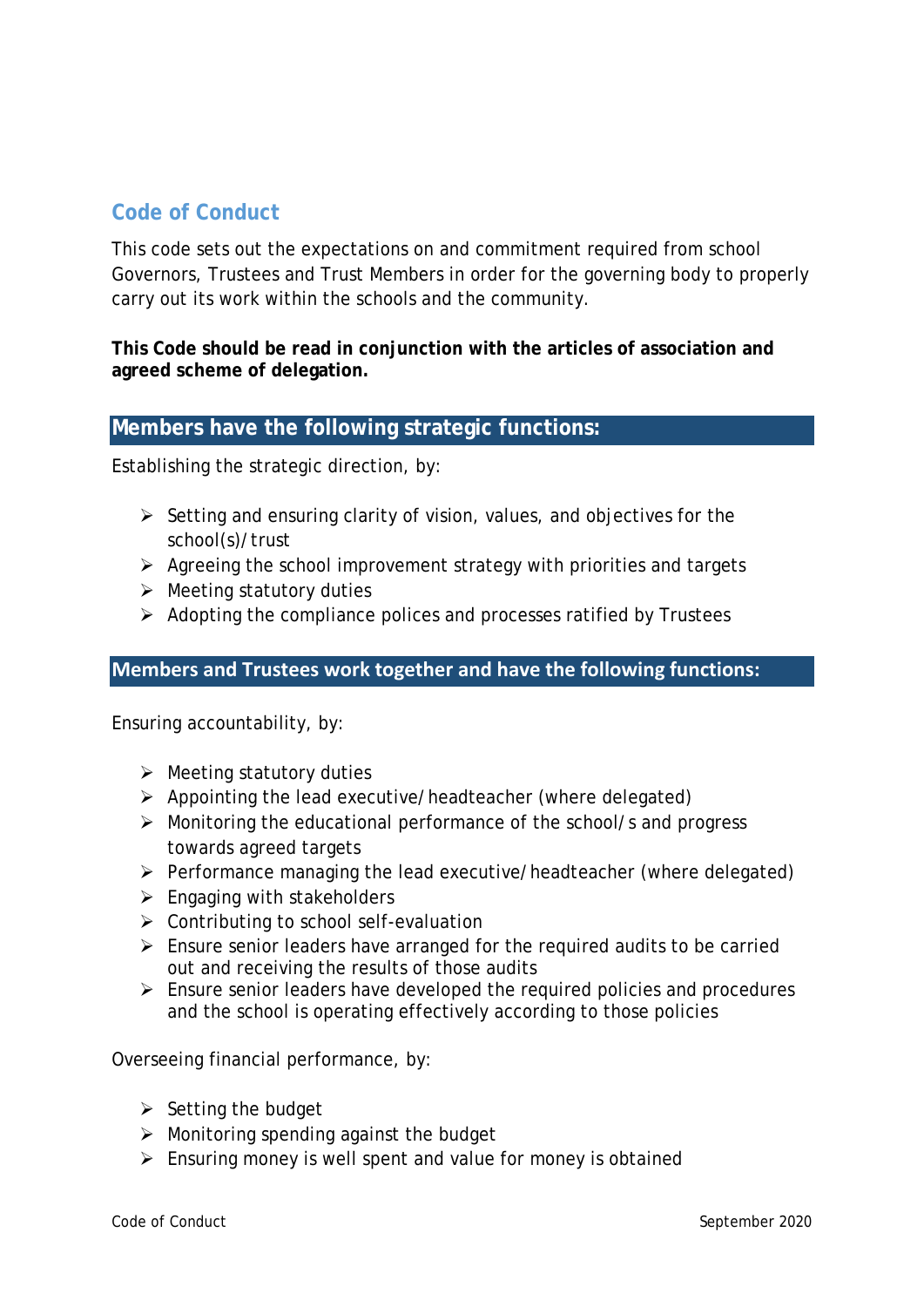$\triangleright$  Ensuring risks to the organisation are managed

# **Local Governors have the following functions:**

Establishes the local strategic direction by:

- $\triangleright$  Setting the vision, values and objectives for the school
- $\triangleright$  Agreeing the school development plan and improvement strategy with priorities and targets
- $\triangleright$  Meeting statutory duties

Monitoring progress towards targets

- Monitor and evaluate School and Student progress and attainment
- $\triangleright$  Monitor and evaluate the school's action plan, Raising improvement plan and SEF
- $\triangleright$  Monitor and evaluate the planning, development and delivery of the curriculum of the school
- $\triangleright$  Be a source of challenge and support to the Head of School and Senior leaders
- $\triangleright$  Act as a link governor on a specific issue/ with department, making relevant enquiries of the relevant staff, and reporting to the governing body through the committee structure on the progress on the relevant school priority
- $\triangleright$  Listening to and reporting to the school's stakeholders: pupils, parents, staff, and the wider community
- Ensure the school staff have the resources and support they require to do their jobs well
- $\triangleright$  Recruit new members of the Local Governing Body as vacancies arise

Ensuring financial probity by:

 $\triangleright$  Being aware of spending against the budget

For governing bodies to carry out their roles effectively, governors must be:

- $\triangleright$  Prepared and equipped to take their responsibilities seriously
- $\triangleright$  Acknowledged as the accountable body by the lead professionals
- $\triangleright$  Supported by the appropriate authorities in that task
- $\triangleright$  Willing and able to monitor and review their own performance

# **As individuals on the governing body we agree to the following:**

# **Role & Responsibilities**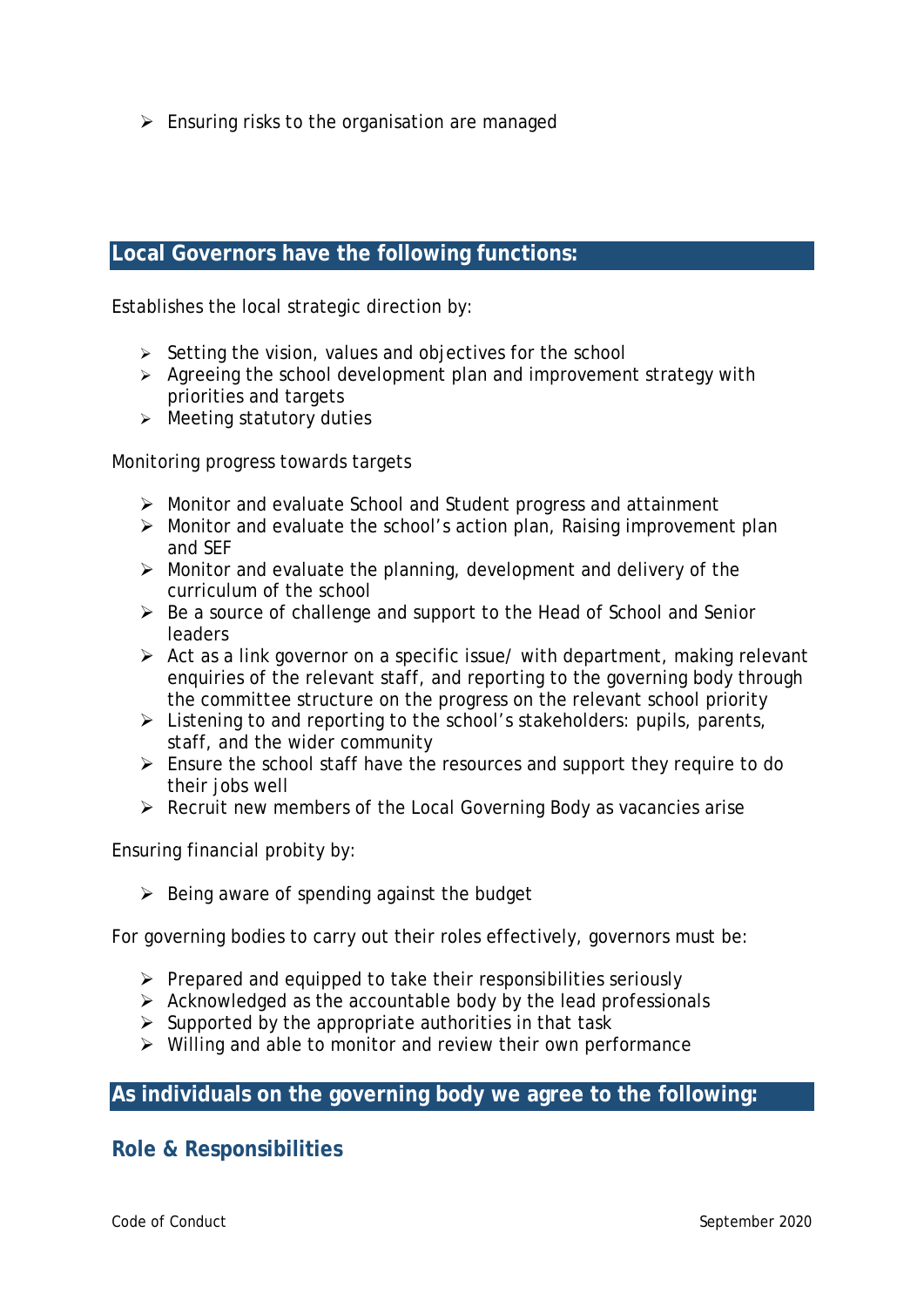- We understand the purpose of the governing body and the role of the executive **leaders**
- We accept that we have no legal authority to act individually, except when the governing body has given us delegated authority to do so, and therefore we will only speak on behalf of the governing body when we have been specifically authorised to do so
- We accept collective responsibility for all decisions made by the governing body or its delegated agents. This means that we will not speak against majority decisions outside the governing body meeting
- We have a duty to act fairly and without prejudice, and in so far as we have responsibility for staff, we will fulfil all that is expected of a good employer
- We will encourage open governance and will act appropriately
- We will consider carefully how our decisions may affect the community and other schools
- We will always be mindful of our responsibility to maintain and develop the ethos and reputation of our trust. Our actions within the school and the local community will reflect this
- In making or responding to criticism or complaints we will follow the procedures established by the Trustees
- We will actively support and challenge the executive leaders
- We will accept and respect the difference in roles between the governing body and staff, ensuring that we work collectively for the benefit of the organisation
- We will respect the role of the executive leaders and their responsibility for the day to day management of the organisation and avoid any actions that might undermine such arrangements
- We agree to adhere to the school's rules and polices and the procedures of the governing body as set out by the relevant governing documents and law
- When formally speaking or writing in our governing role we will ensure our comments reflect current organisational policy even if they might be different to our personal views
- **When communicating in our private capacity (including on social media) we will** be mindful of and strive to uphold the reputation of the organisation

# **Commitment**

- We acknowledge that accepting office as a Local Governor/ Trustee/ Member/ involves the commitment of time and energy
- We will each involve ourselves actively in the work of the governing body, and accept our fair share of responsibilities, including service on committees or working groups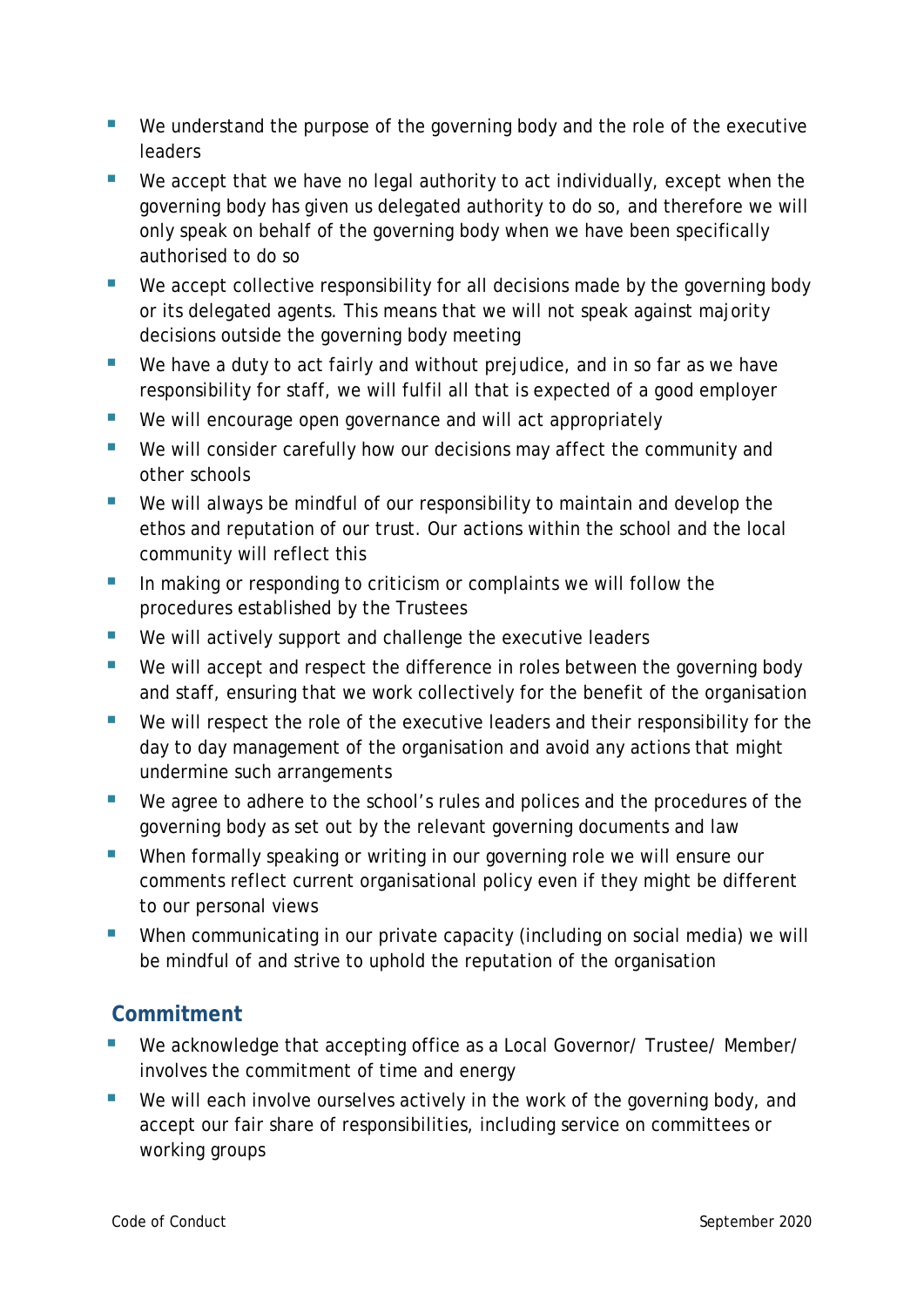- We will make full efforts to attend all meetings and where we cannot attend explain in advance why we are unable to
- We will get to know the school/s well and respond to opportunities to involve ourselves in school activities
- We will visit the school/s, with all visits arranged in advance with the senior executive leader/headteacher and undertaken within the framework established by the governing body
- When visiting the school in a personal capacity (i.e. as a parent or carer), we will maintain our underlying responsibility as a Local Governor/ Trustee/ Member
- We will consider seriously our individual and collective needs for induction, training and development, and will undertake relevant training
- We accept that in the interests of open governance, our full names, date of appointment, terms of office, roles on the governing body, attendance records, relevant business and pecuniary interests, category of governor and the body responsible for appointing us will be published on the school's website
- In the interests of transparency we accept that information relating to Local Governors/ Trustees/ Members will be collected and logged on the DfE's national database of governors (Get information about schools)

# **Relationships**

- We will strive to work as a team in which constructive working relationships are actively promoted
- We will express views openly, courteously and respectfully in all our communications with other Governors/Trustees/Members, the Clerk to the governing body and school staff both in and outside of meetings
- We will support the Chair in their role of ensuring appropriate conduct both at meetings and at all times
- We are prepared to answer queries from other governing body members in relation to delegated functions and take into account any concerns expressed, and we will acknowledge the time, effort and skills that have been committed to the delegated function by those involved
- We will seek to develop effective working relationships with the executive leaders, staff and parents, the trust, the local authority and other relevant agencies and the community

# **Confidentiality**

 We will observe complete confidentiality when matters are deemed confidential or where they concern specific members of staff or pupils, both inside or outside school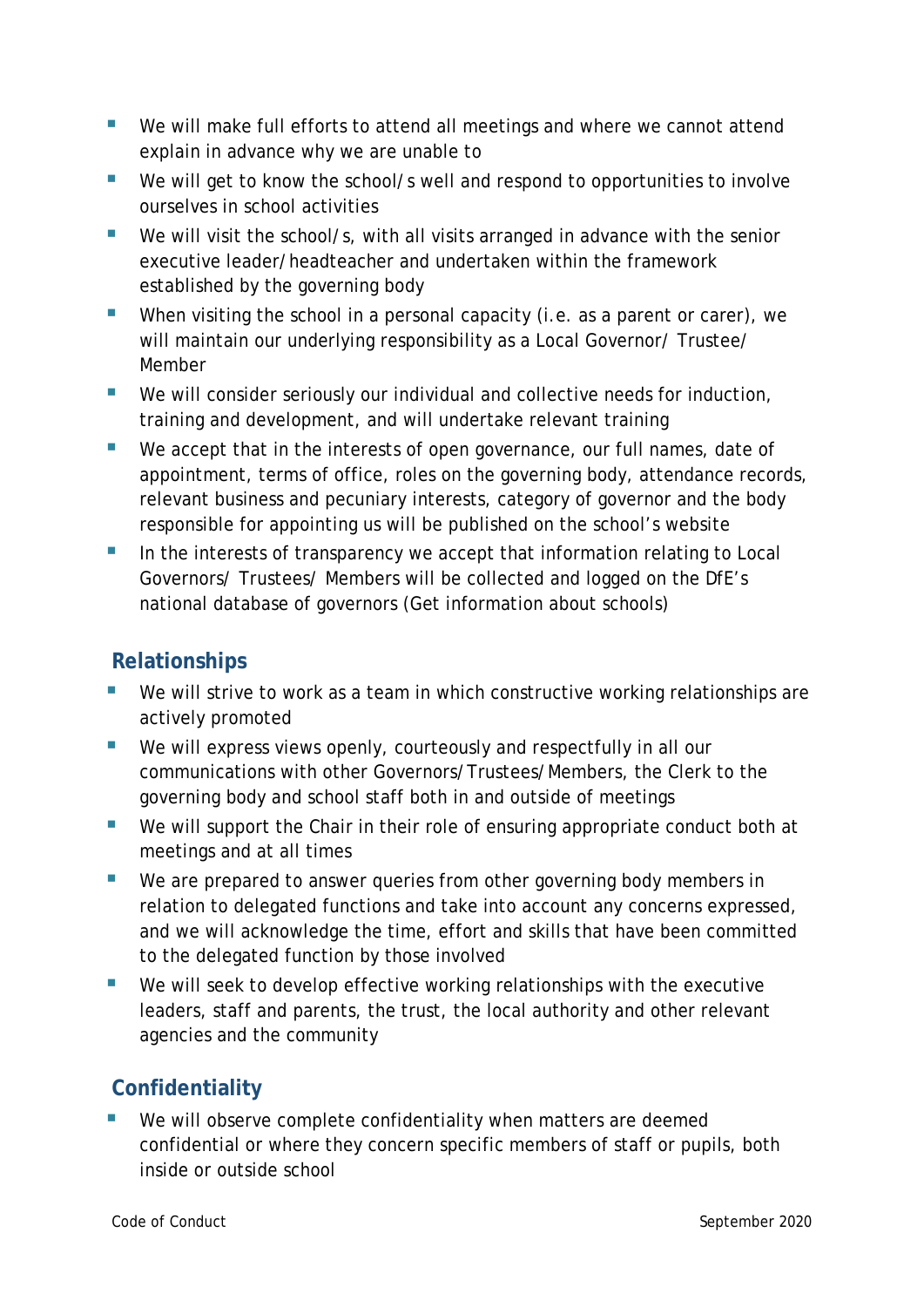- We will exercise the greatest prudence at all times when discussions regarding school/trust business arise outside a governing body meeting
- We will not reveal the details of any governing body vote
- We will ensure all confidential papers are held and disposed of appropriately

# **Conflicts of Interest**

- We will record any pecuniary or other business interest (including those related to people we are connected with) that we have in connection with the governing body's business in the Register of Business Interests, and if any such conflicted matter arises in a meeting we will offer to leave the meeting for the appropriate length of time
- We accept that the Register of Business Interests will be published on the school/trust's website
- We will also declare any conflict of loyalty at the start of any meeting should the situation arise
- $\blacksquare$  We will act in the best interests of the school as a whole and not as a representative of any group, even if elected to the governing body

#### **Ceasing to be a Local Governor / Trustee / Member**

 We understand that the requirements relating to confidentiality will continue to apply after a Local Governor/Trustee/Member leaves office

# **Breach of this code of conduct**

- If we believe this code has been breached, we will raise this issue with the Chair and the Chair will investigate seeking advice from the Chair of Trust; the governing body will only use suspension/removal as a last resort after seeking to resolve any difficulties or disputes in more constructive ways
- If a formal warning is required then guidelines will be in line with staff procedures
- Should it be the Chair that we believe has breached this code, a Trustee will investigate

#### **The seven principles of public life**

(Originally published by the Nolan Committee: The Committee on Standards in Public Life was established by the then Prime Minister in October 1994, under the Chairmanship of Lord Nolan, to consider standards of conduct in various areas of public life, and to make recommendations).

**Selflessness** - Holders of public office should act solely in terms of the public interest.